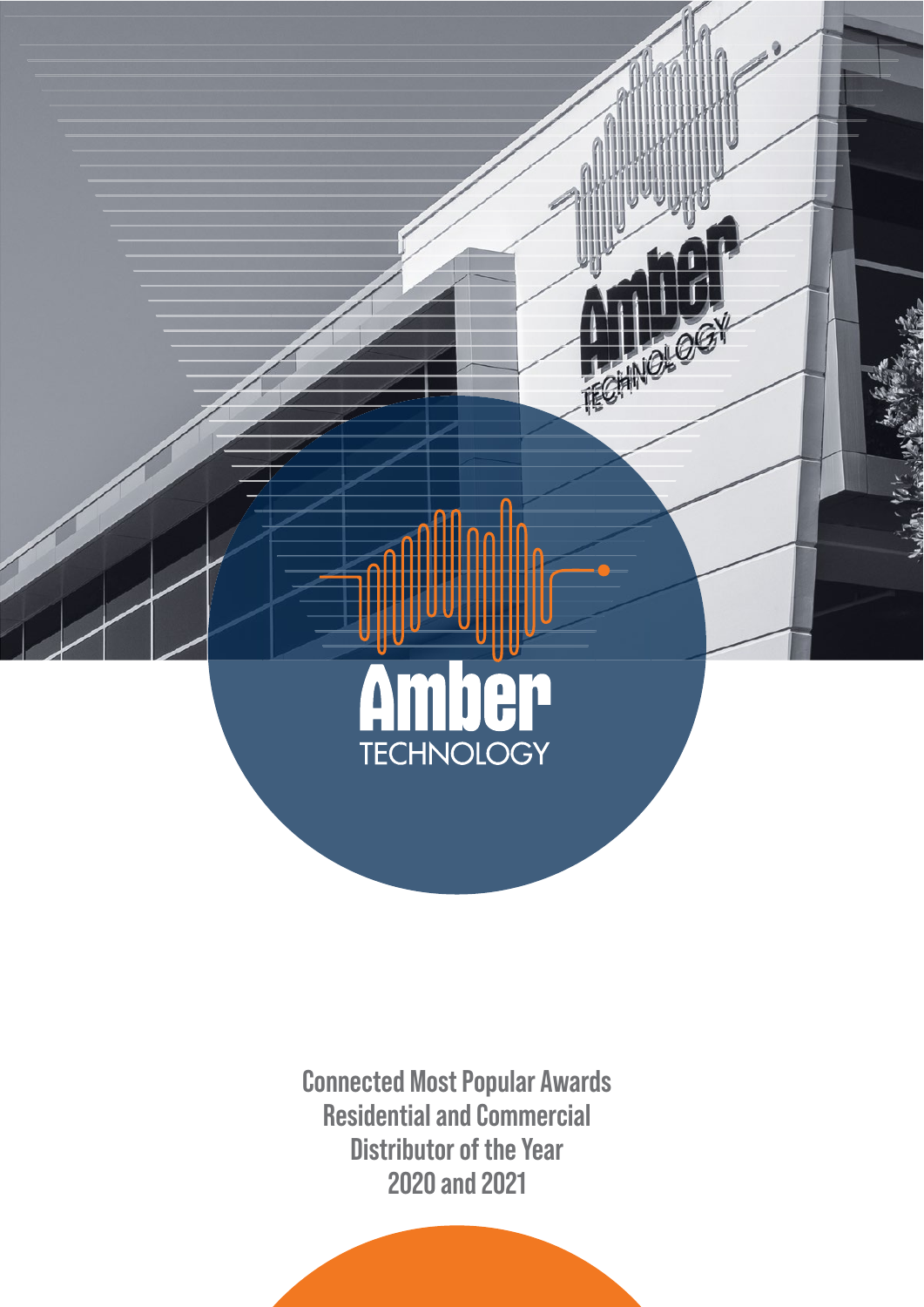Amber Technology is a leading distributor of audio visual solutions for all types of installation projects in Australia and New Zealand. We are 100% AV focused – committed to providing the best range of brands and products for residential, commercial and live sound installations.

Our range of brands offers a comprehensive selection of products across AV categories to suit any type of installation project – from large-scale commercial projects, live performance venues, education facilities, houses of worship, retail and hospitality, to cutting-edge residential projects.

# **Dur<br>Brands**



THE ROUTE OF LEAST RESISTANCE

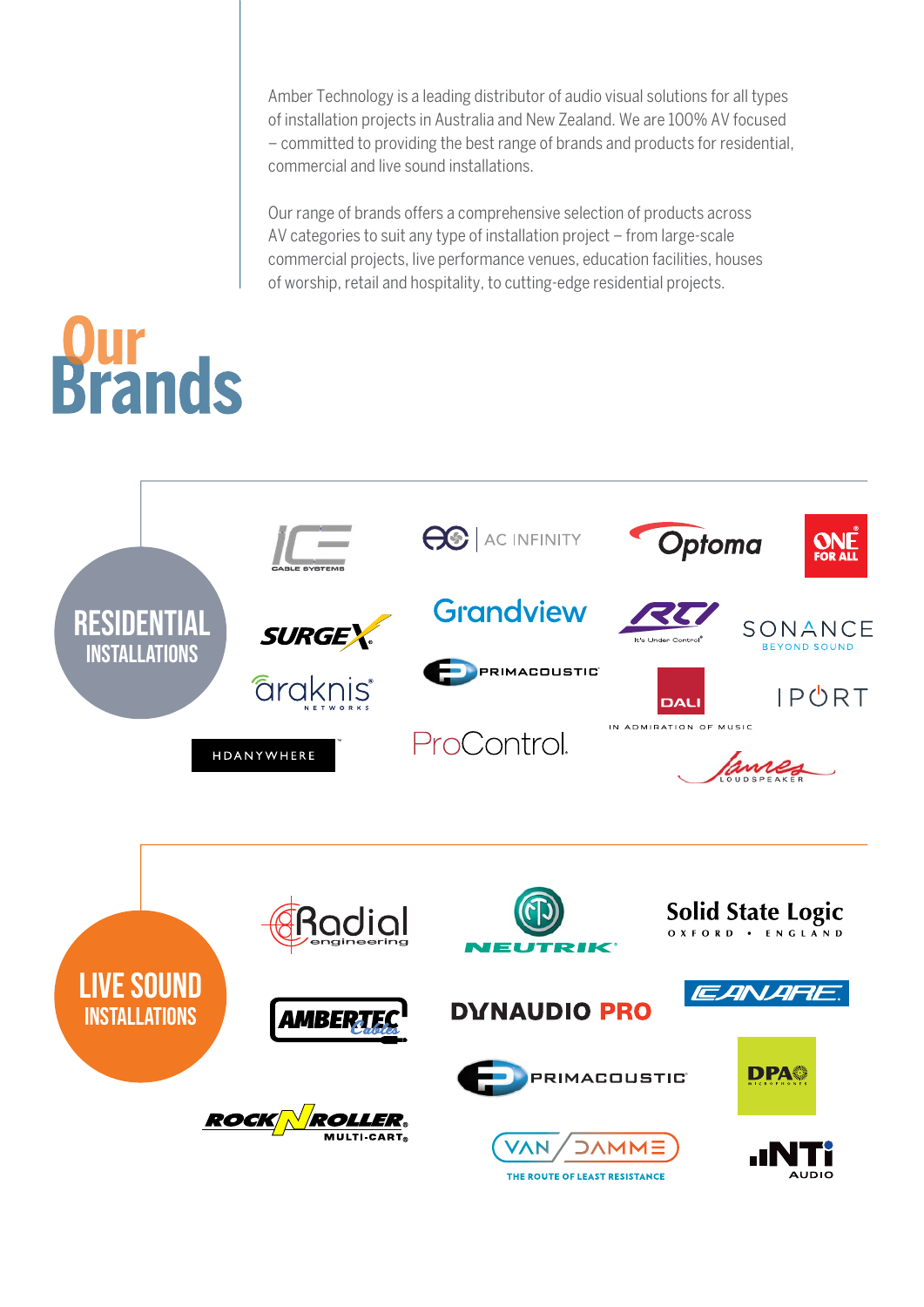